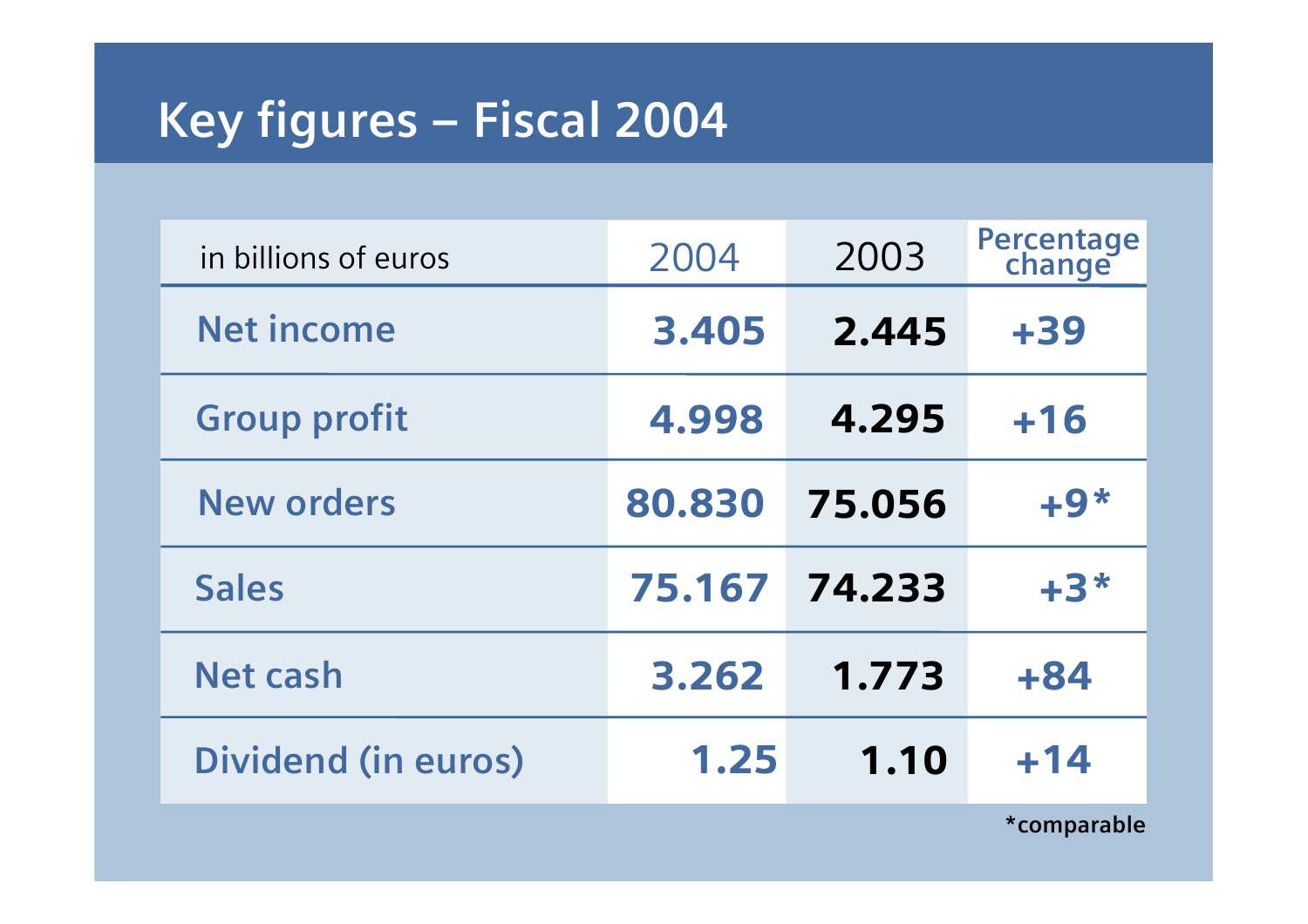# **Employees (I)**

|                      | 2004*   | Change<br>(adjusted) |  |  |  |
|----------------------|---------|----------------------|--|--|--|
| Worldwide            | 430,000 | $+2,000$             |  |  |  |
| <b>Germany</b>       | 164,000 | $-4,000$             |  |  |  |
| <b>International</b> | 266,000 | $+6,000$             |  |  |  |
| * September 30       |         |                      |  |  |  |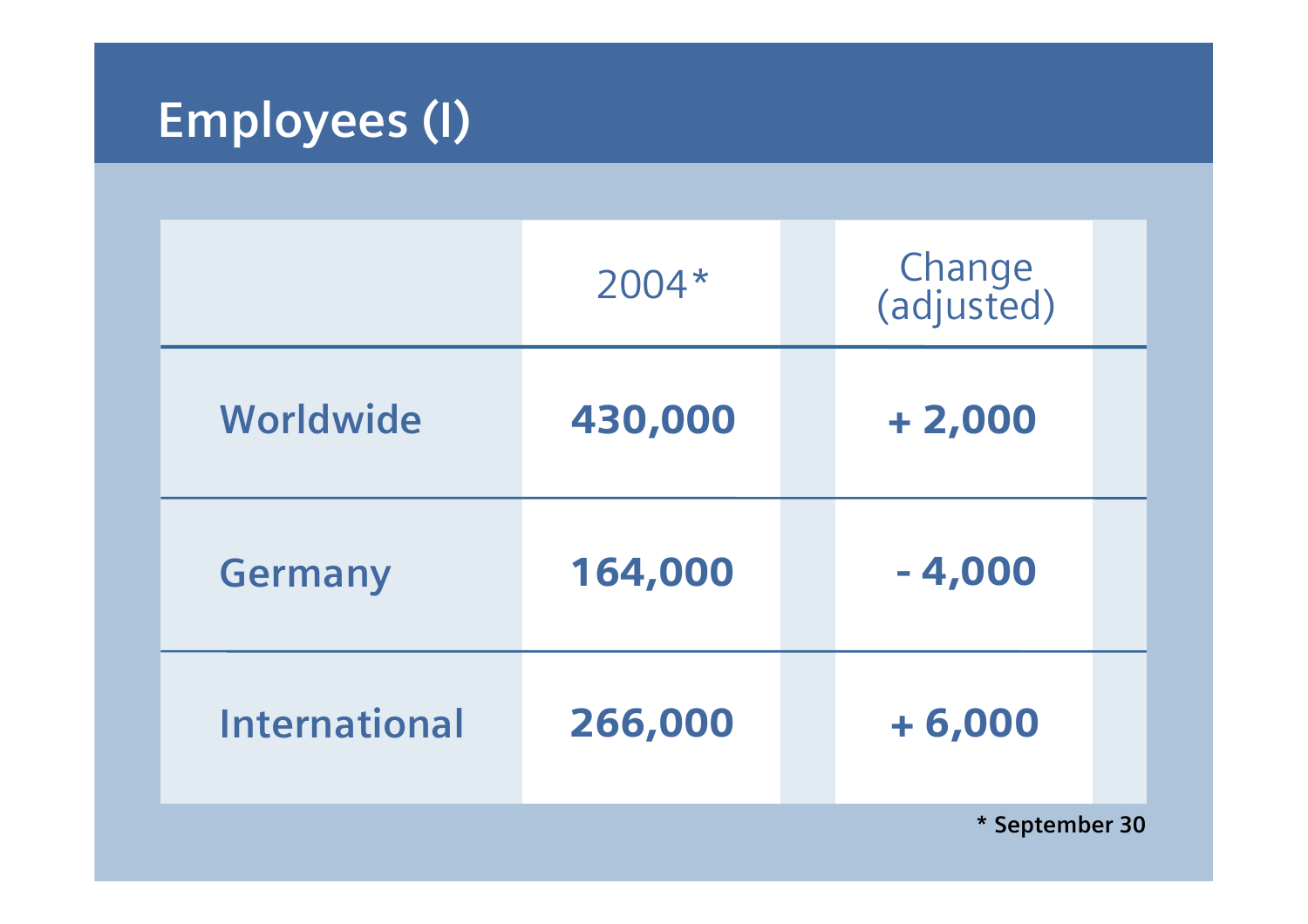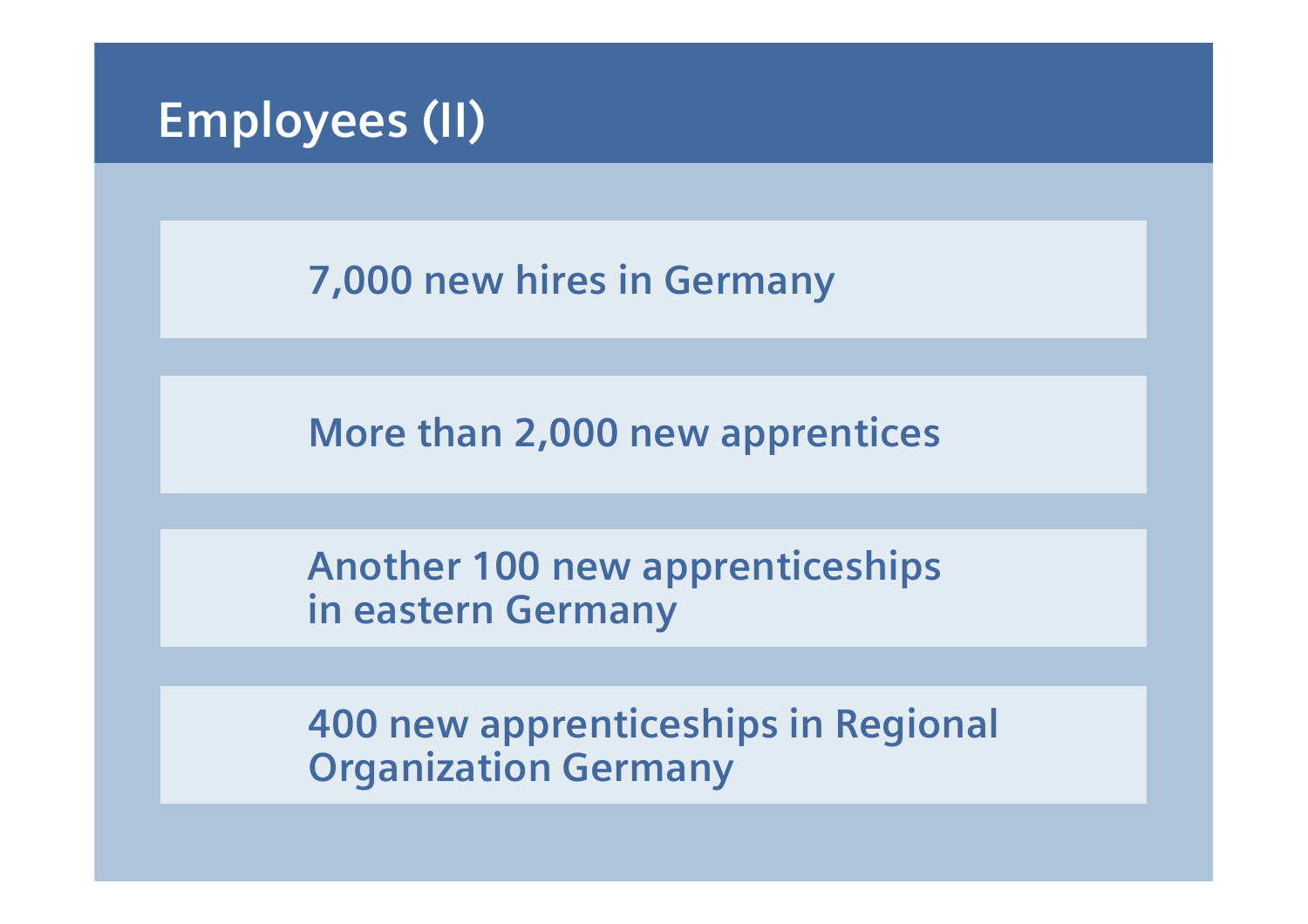

### A&D, Med, PG, Osram, SV, SFS, PTD

**Outstanding performances through** *top+* **implementation and trailblazing innovations**

### SBT, I&S, L&A

**Back on track**

### Transportation Systems

- **Technical problems under control**
- **Two-step modification concept for Combino**
- **Expert certification**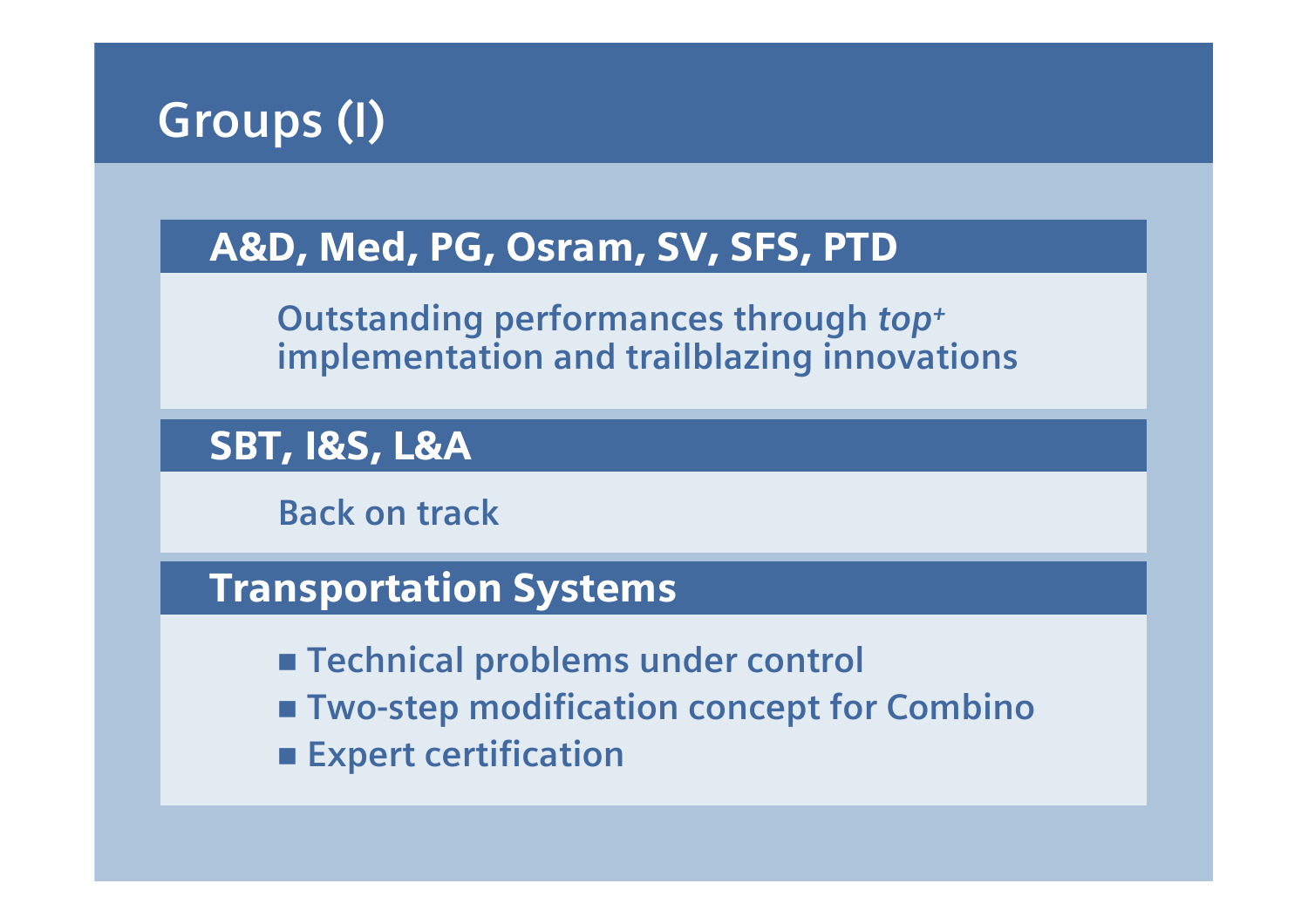# **Groups (II)**

### I&C

#### **Mixed results**

**SBS** 

- Successes in international activities **in business process outsourcing**
- **Adjustments due to fundamental market changes**

#### Com

- Strong position in mobile networks, enterprise **networks and cordless phones**
- Problems in mobile phones and, in some cases, **fixed networks**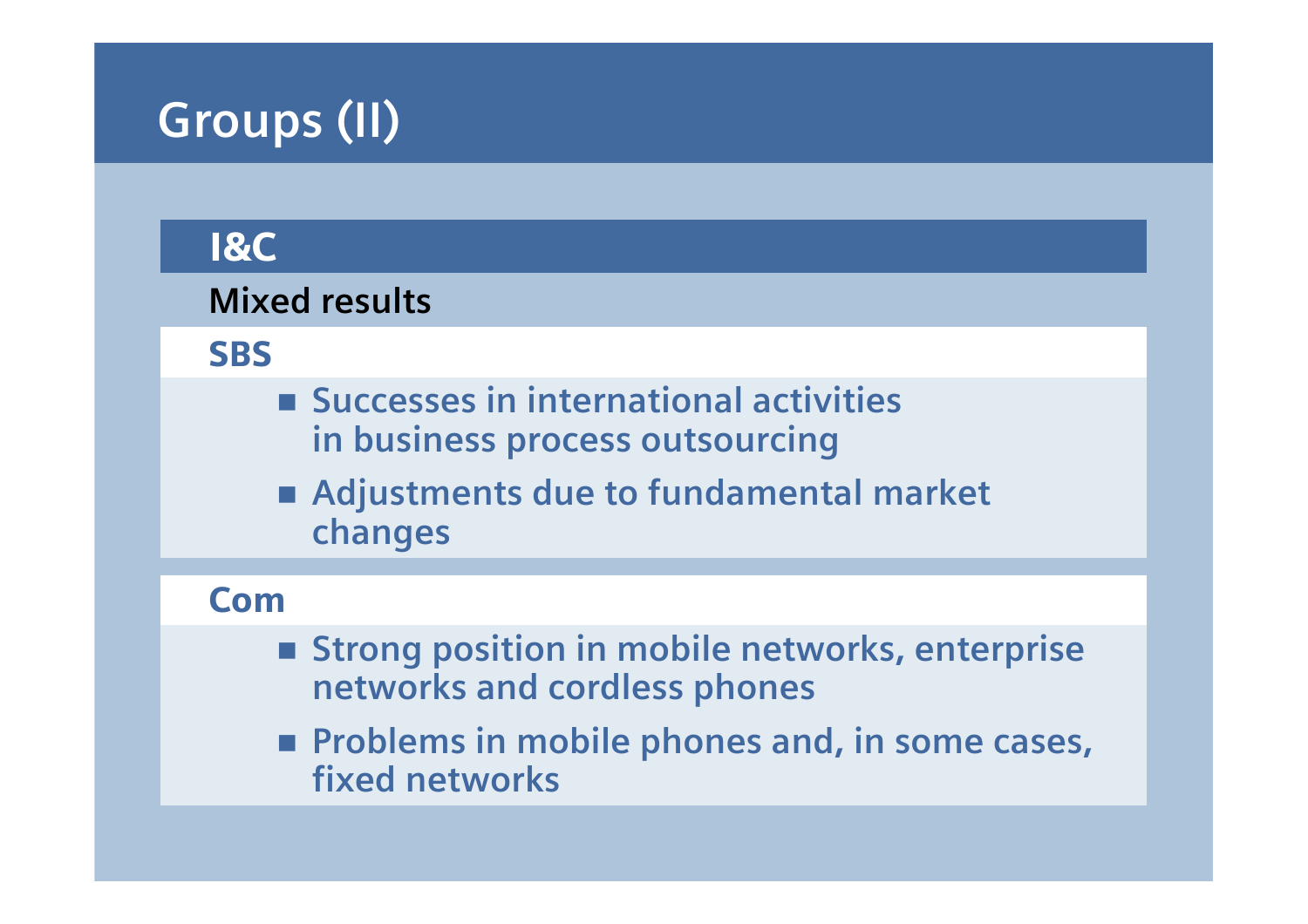# **Key figures – Q1 2005**

| in billions of euros | Q1 05         | Q1 04  |
|----------------------|---------------|--------|
| <b>Net income</b>    | 1.001         | 0.726  |
| <b>Group profit</b>  | 1.433         | 1.361  |
| <b>New orders</b>    | 21.537        | 20.490 |
| <b>Sales</b>         | 18.167 18.329 |        |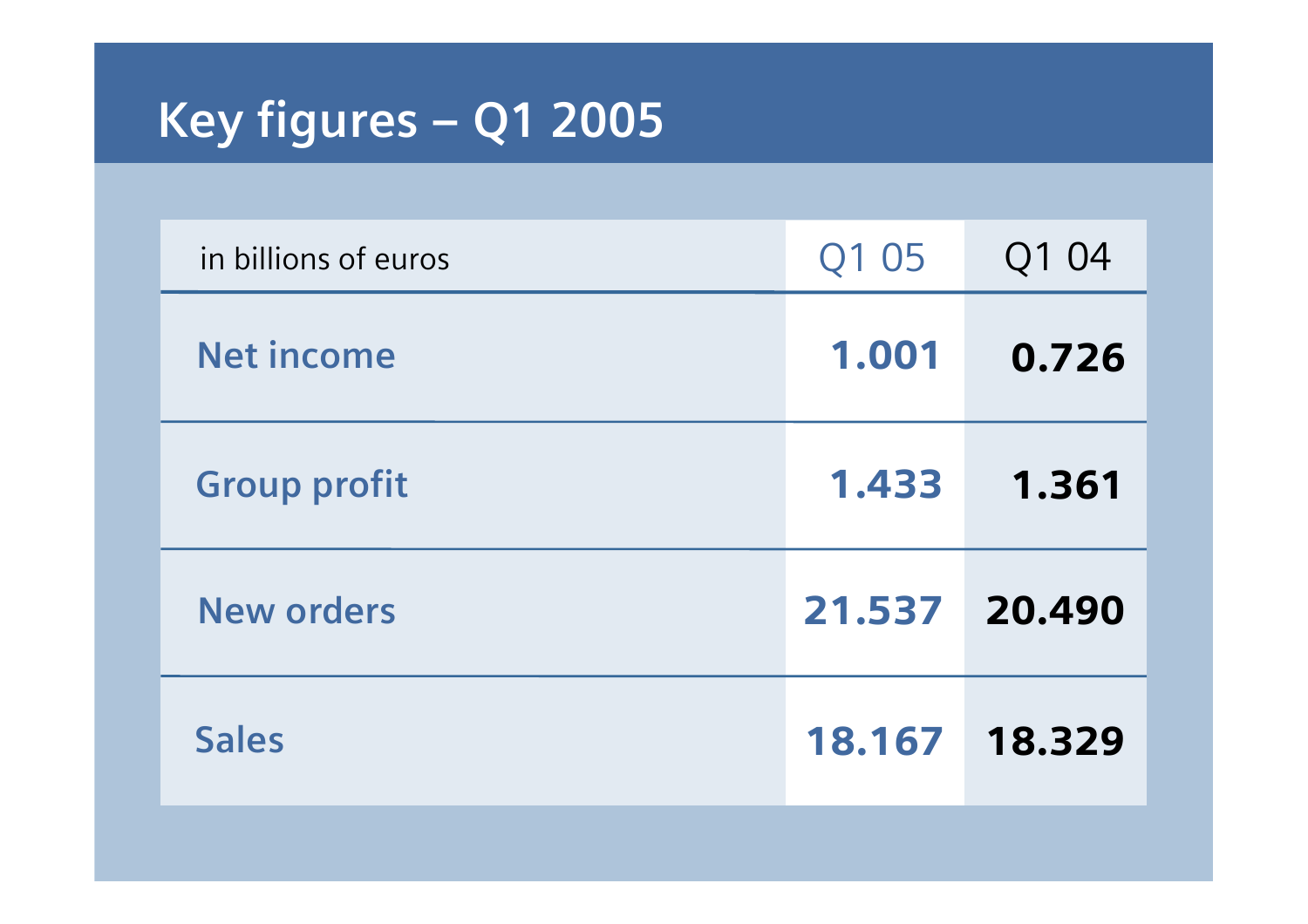## **Fiscal 2005 – Outlook**

**Depending on exchange rates higher Sales growth**

**Top-performing Groups to continue success path** 

- **– I&S, L&A and SBT are moving toward margin targets**
- **– TS expected to be back in the black**

**Special effects at I&C**

**Net income expected to be higher on a comparable basis**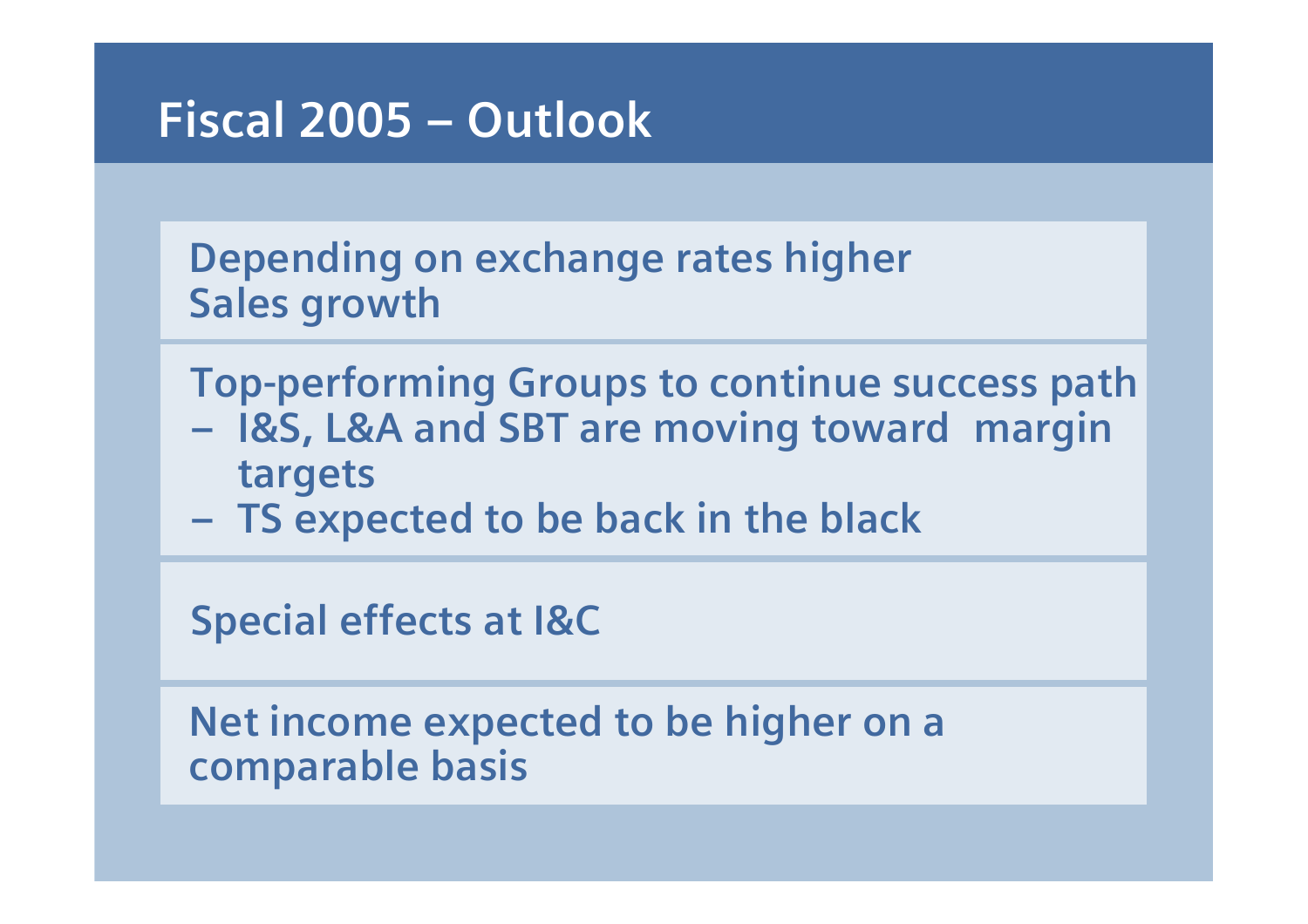## Business portfolio

Innovation

Customer focus

Global presence

Employee orientation

Financial management

Responsibility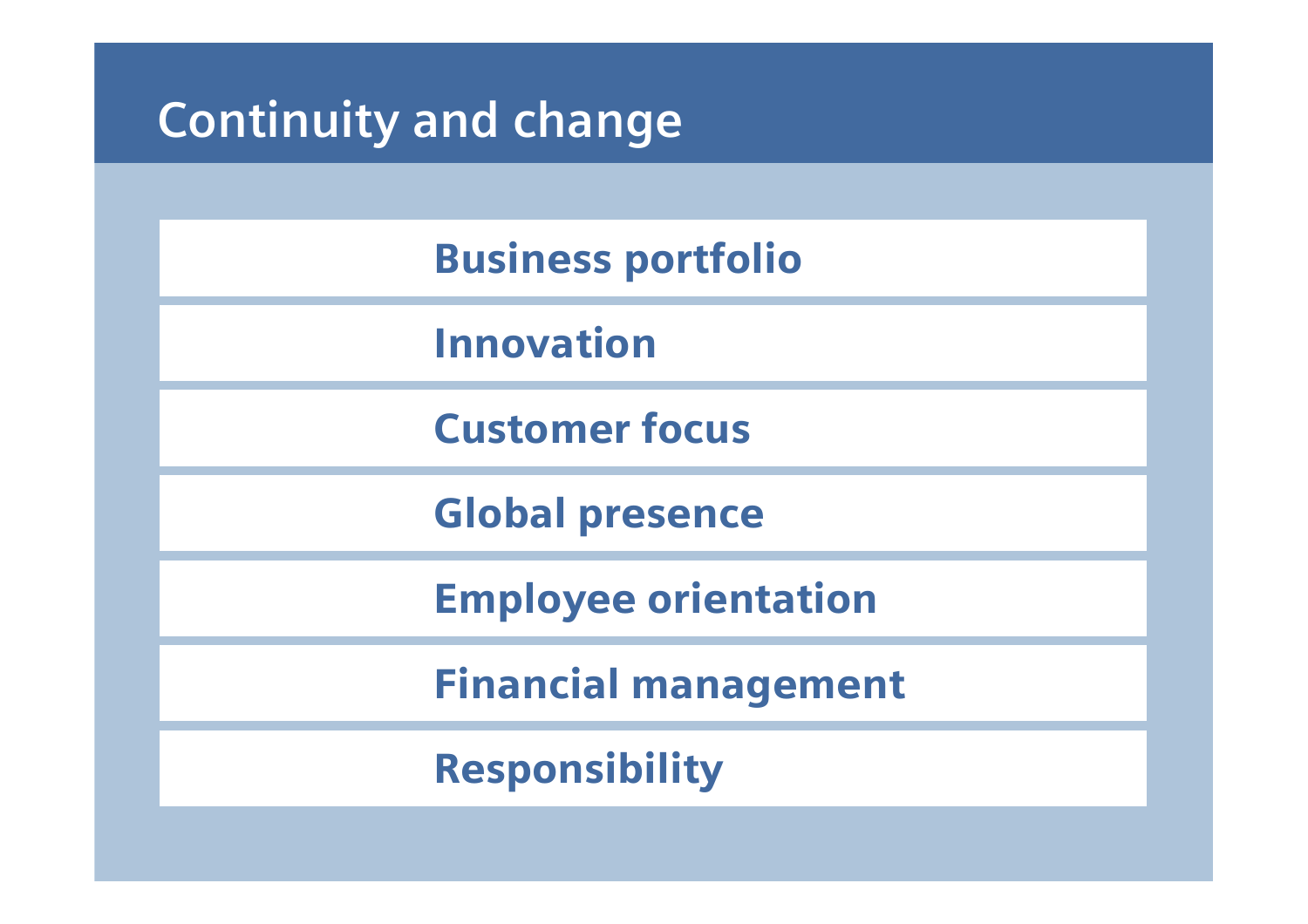## Business portfolio

**Enormous opportunities for continued growth in electrical engineering and electronics**

**Systematic expansion of our business portfolio Examples: Siemens VDO, SBT, L&A, water processing and wind power**

**Organic growth plus acquisitions**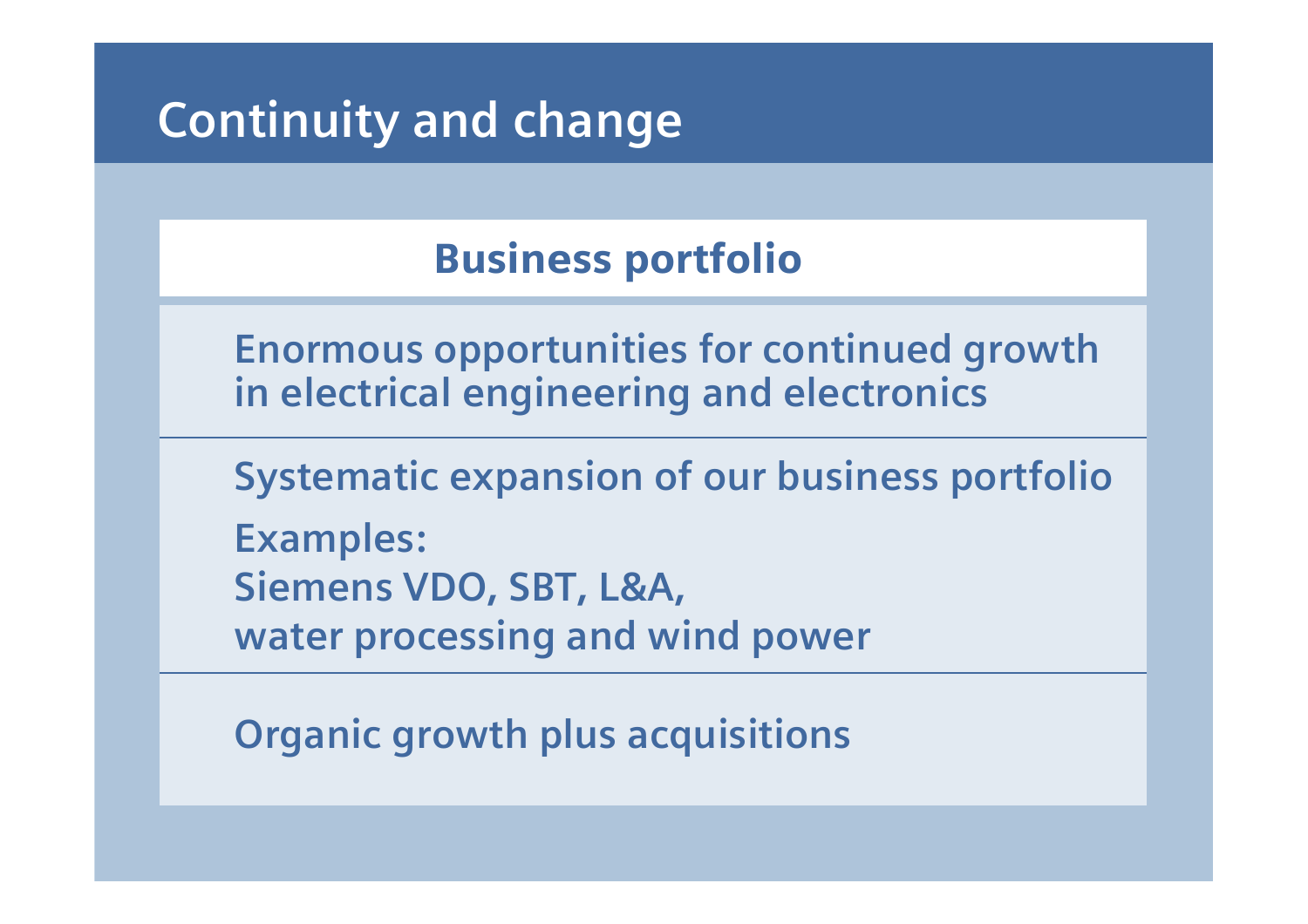### Innovation

**Innovation is our lifeblood**

**8,200 invention reports in fiscal 2004 – Patent applications filed for 2/3 of these**

**Part of the Siemens Management System**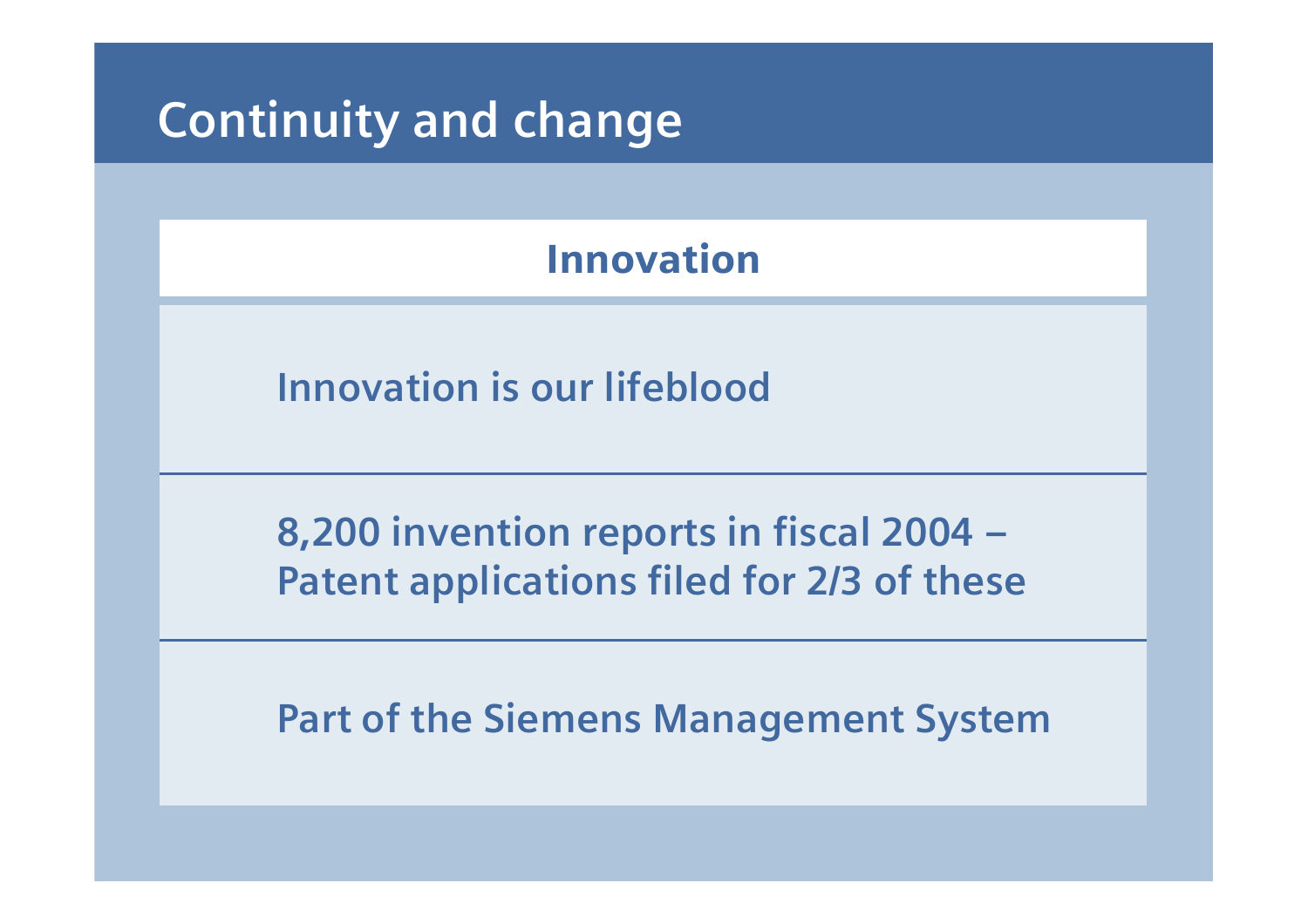### Innovation

#### **Example – Medical Solutions**

**SomatomAvanto Sensation 64Tim quicklab Drop of blood**SIEMIENS Summer Care Calendar **State Relate**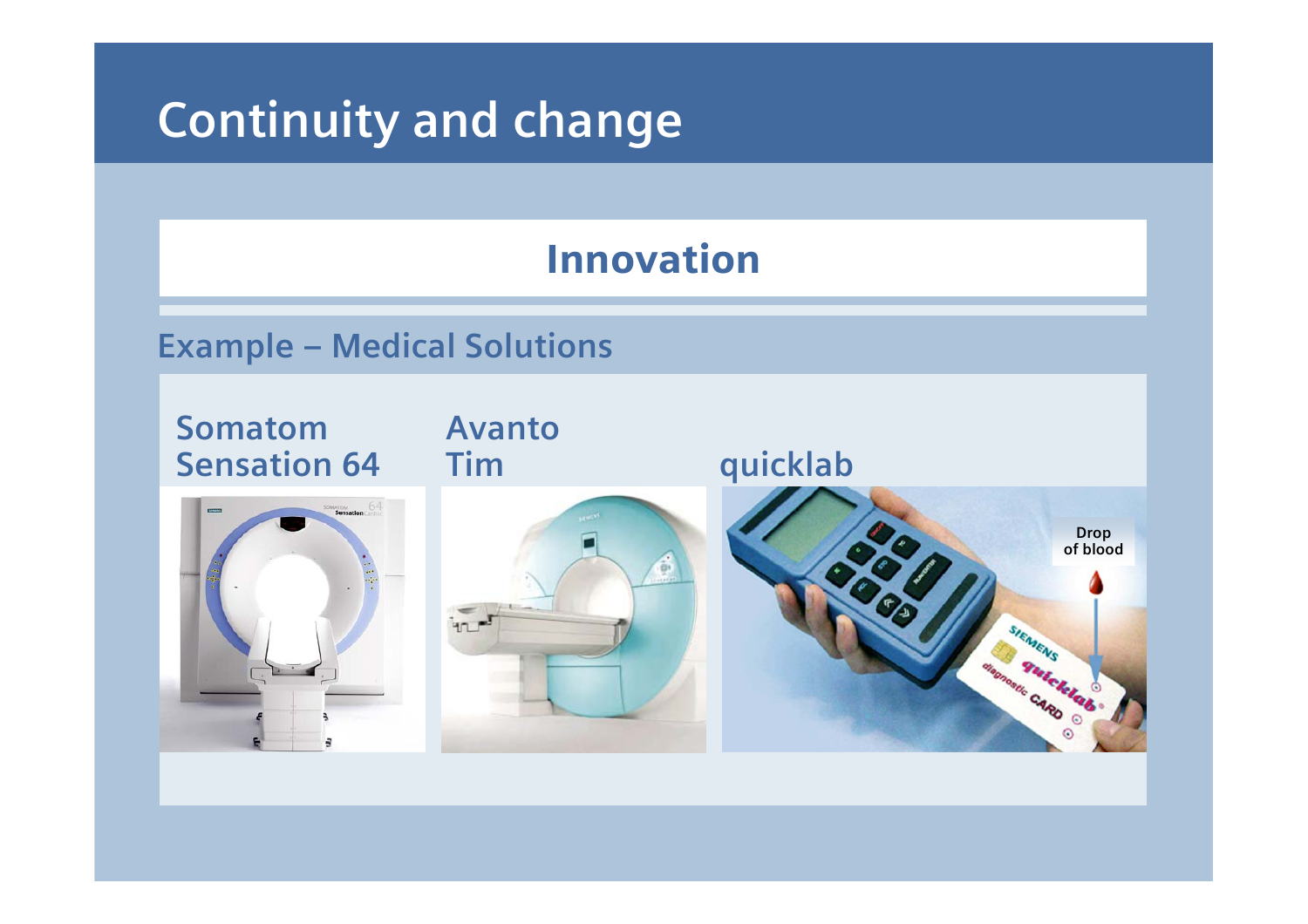### Innovation

#### **Example – Information and Communications**

#### **HiPath OpenScape**

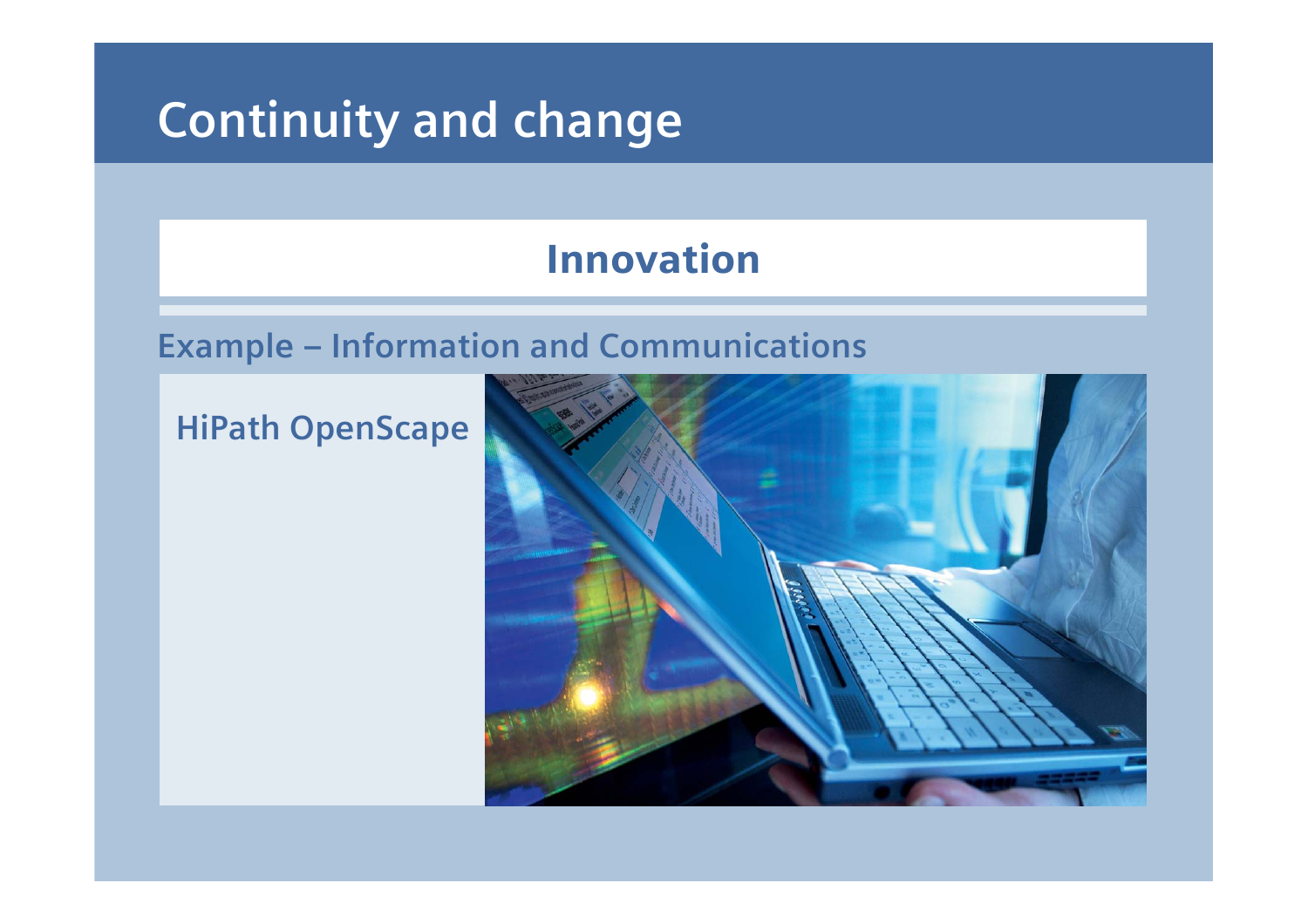### Innovation

**Example – Automation and Control, Power**

#### **Remote services**

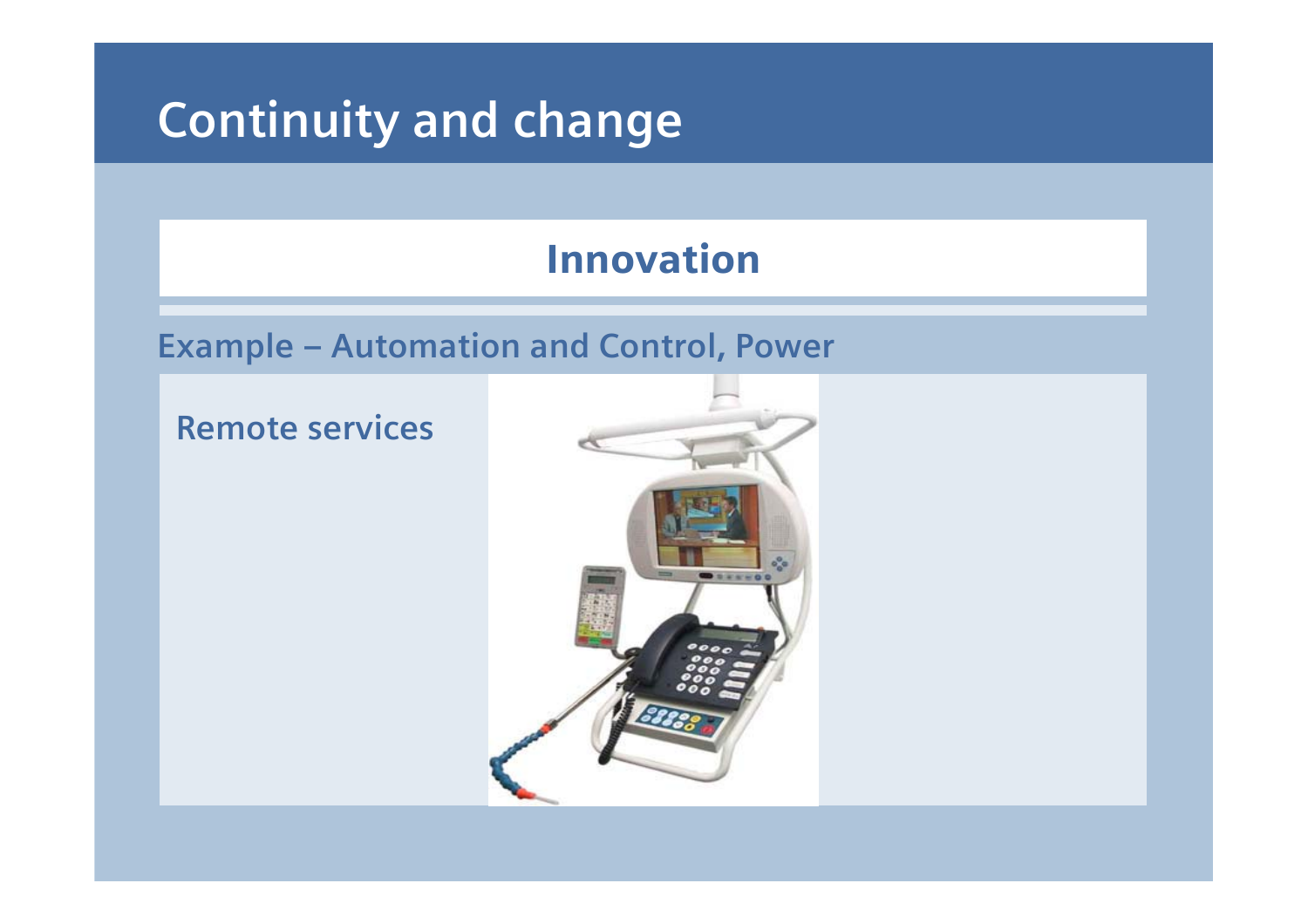### Innovation

**Global network of innovation with more than 45,000 researchers worldwide – Major focus in Germany, U.S. and UK**

**Expansion of research activities particularly in China, India and Russia**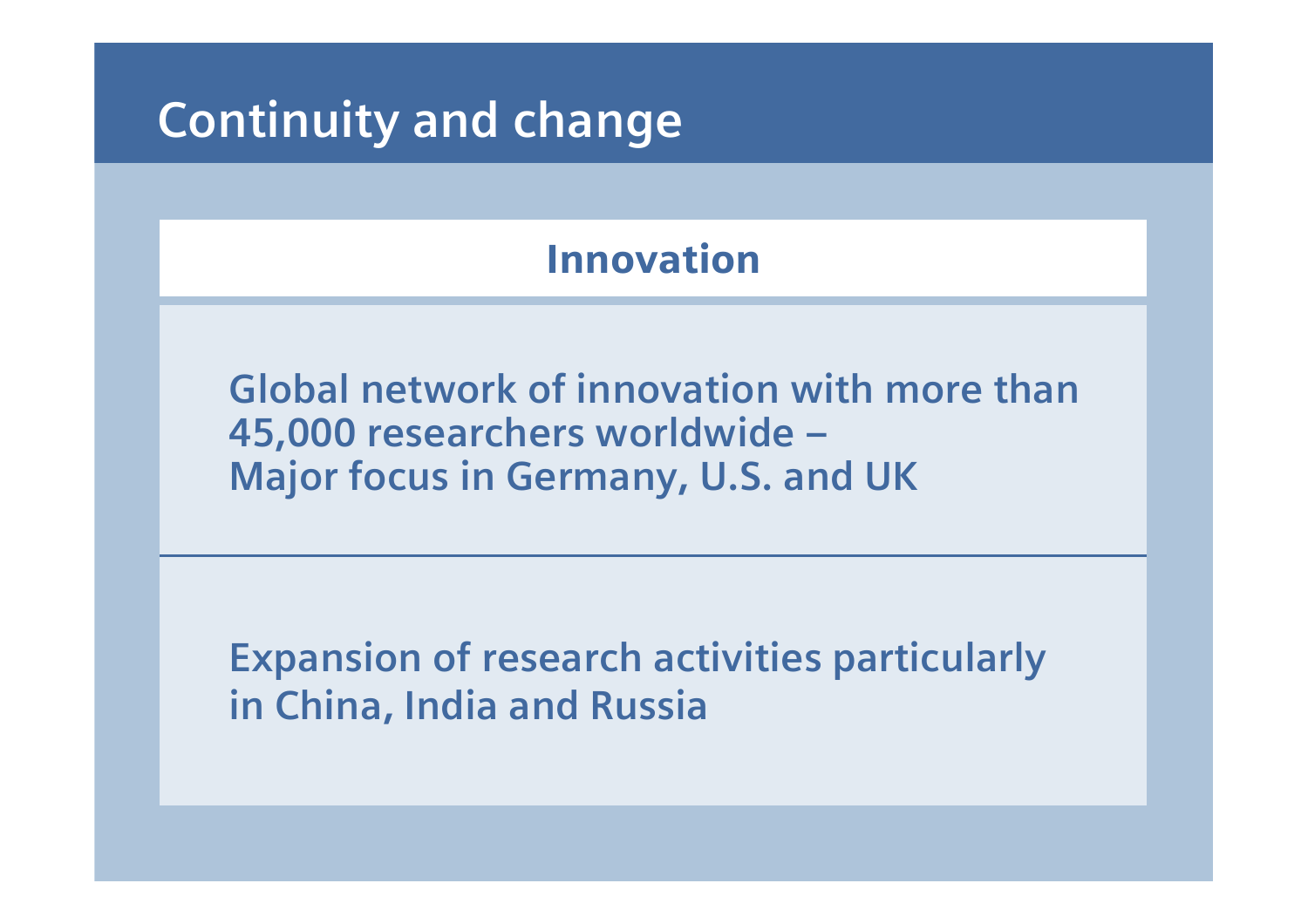### Customer focus

### **Siemens One – Single-source solutions through cross-Group cooperation**



### **Examples – Hospitals, sports venues, hotels and specific industry sectors**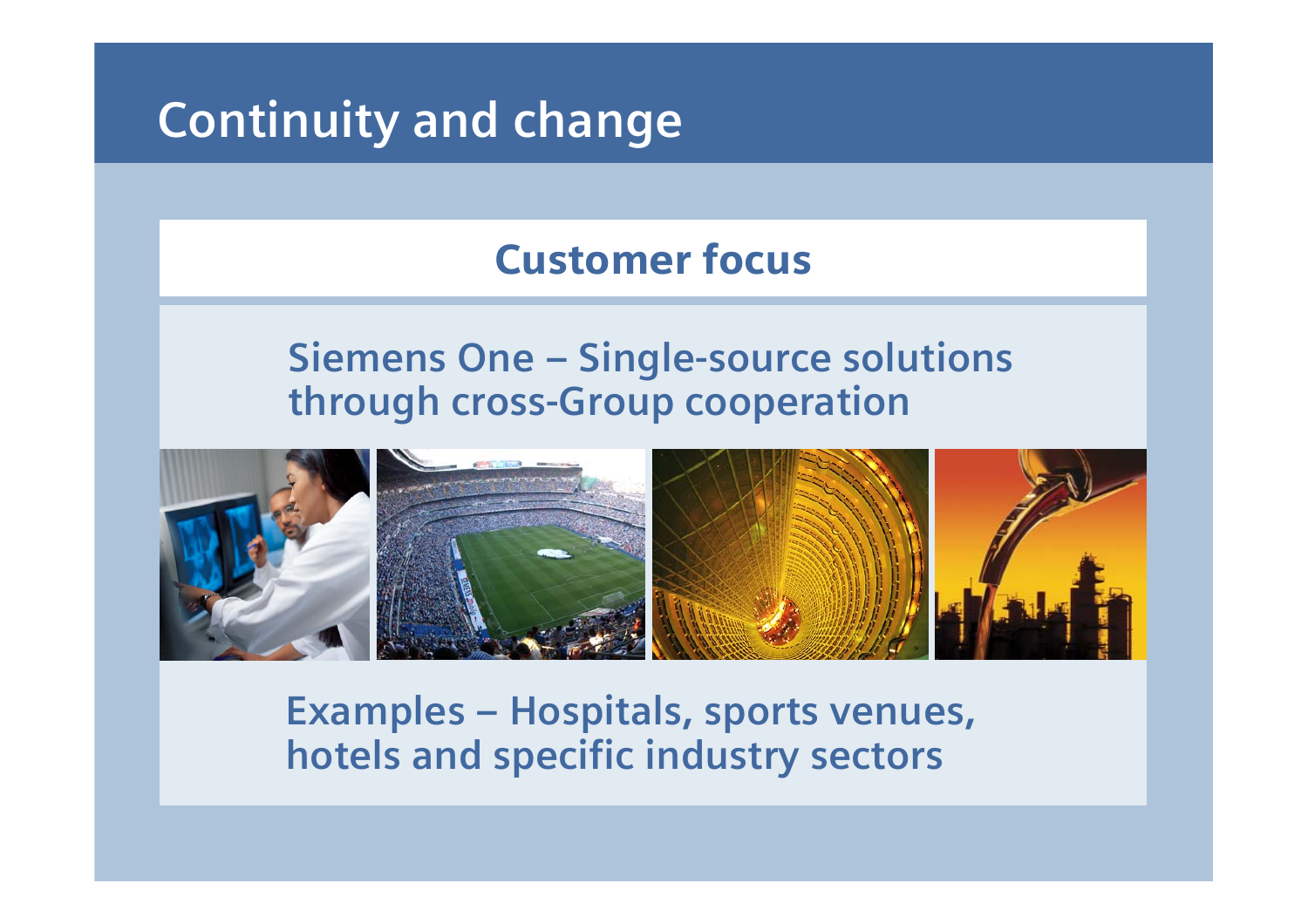## Global presence

**80 percent of sales outside Germany**

**Globally networked in research, software and hardware development, purchasing, production, maintenance and services**

**New opportunities in China, India, Russia and Central, Eastern and Southeastern Europe**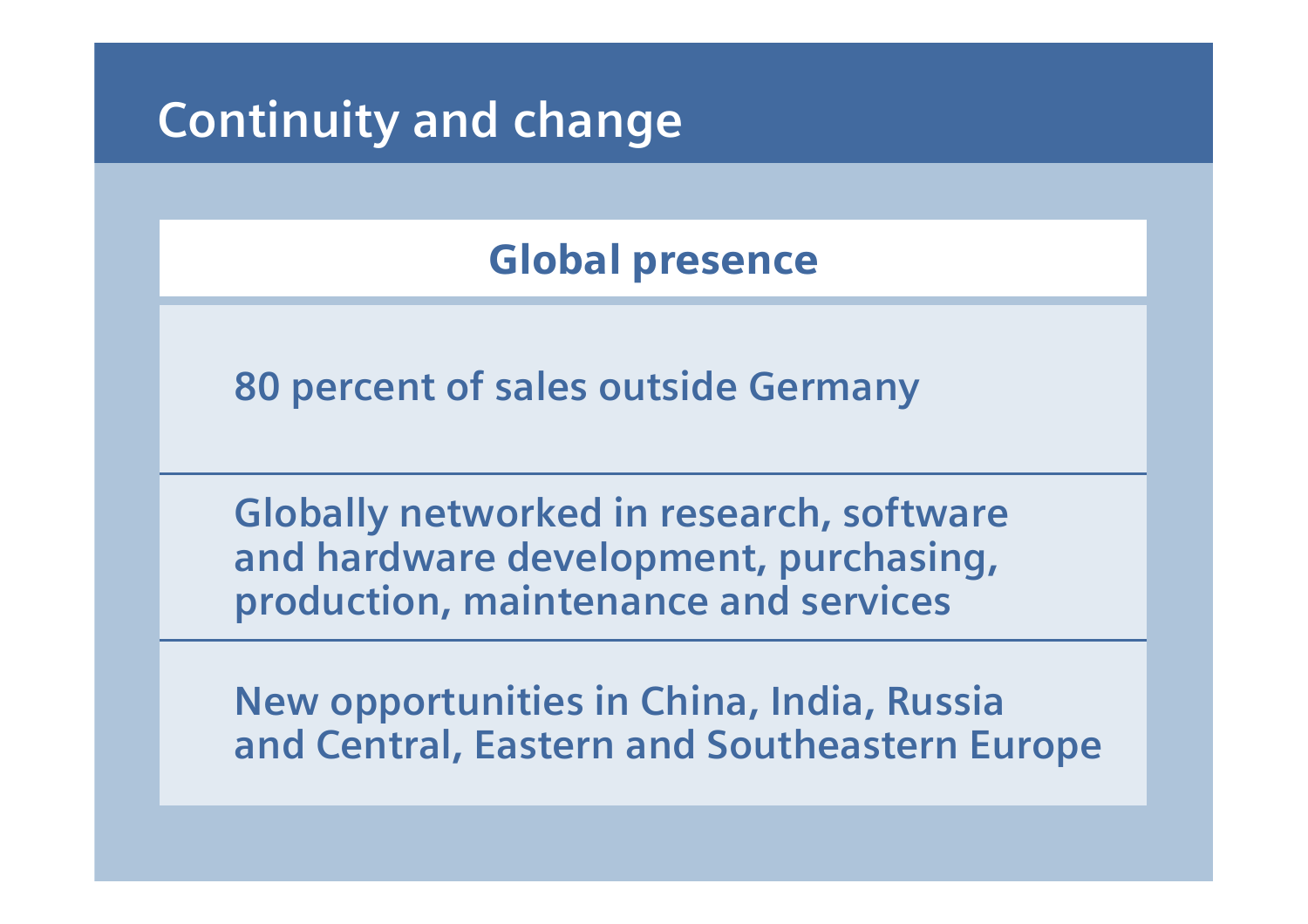## Employee orientation

**A well-trained and highly qualified workforce at all levels**

**Systematic development of high potentials**

**Internationalization of our management team**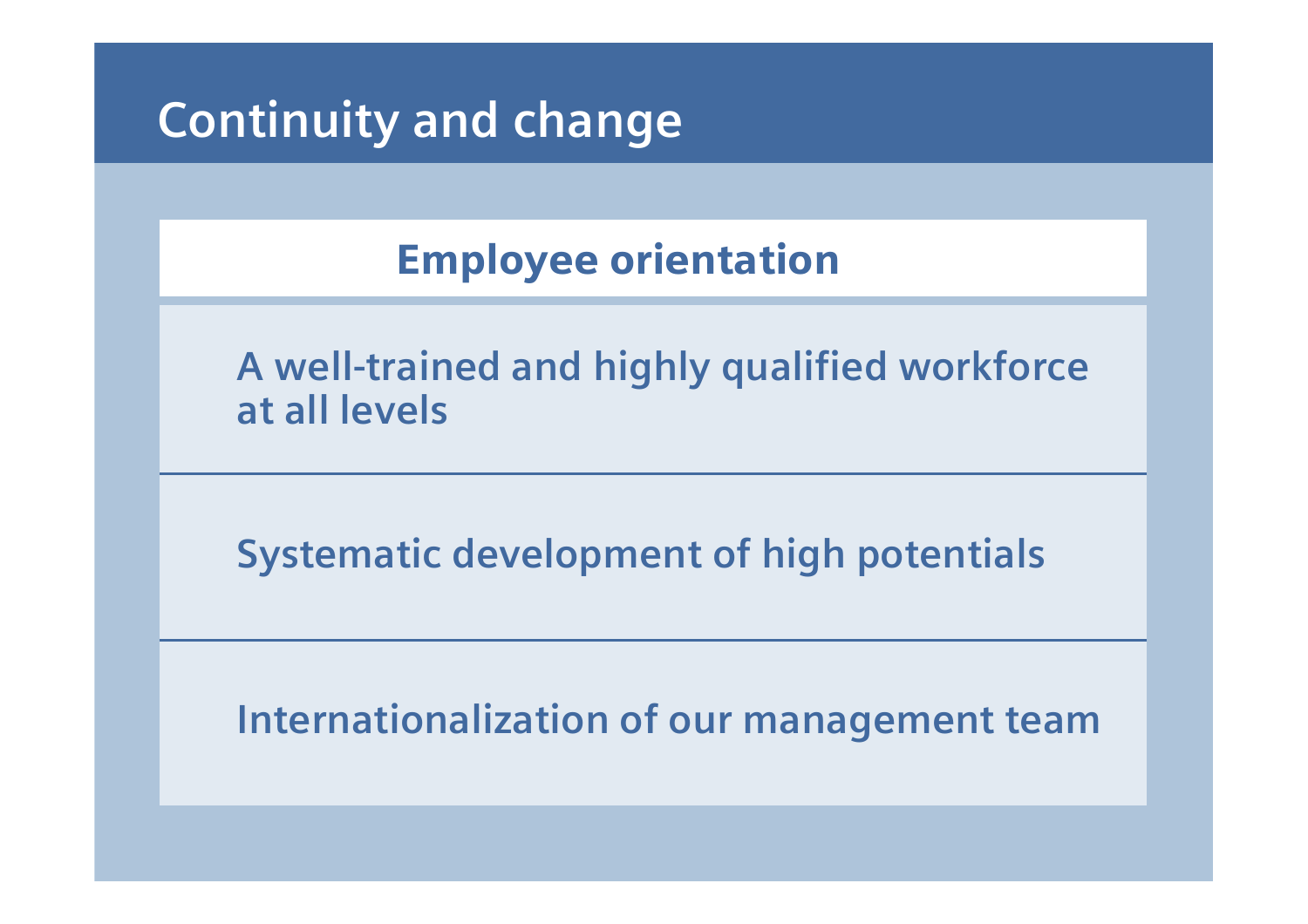Financial management

**Financial solidity through conservative financial management**

**Economic Value Added (EVA) – Our key performance yardstick**

**Decision-making and monitoring processes based on good corporate governance**